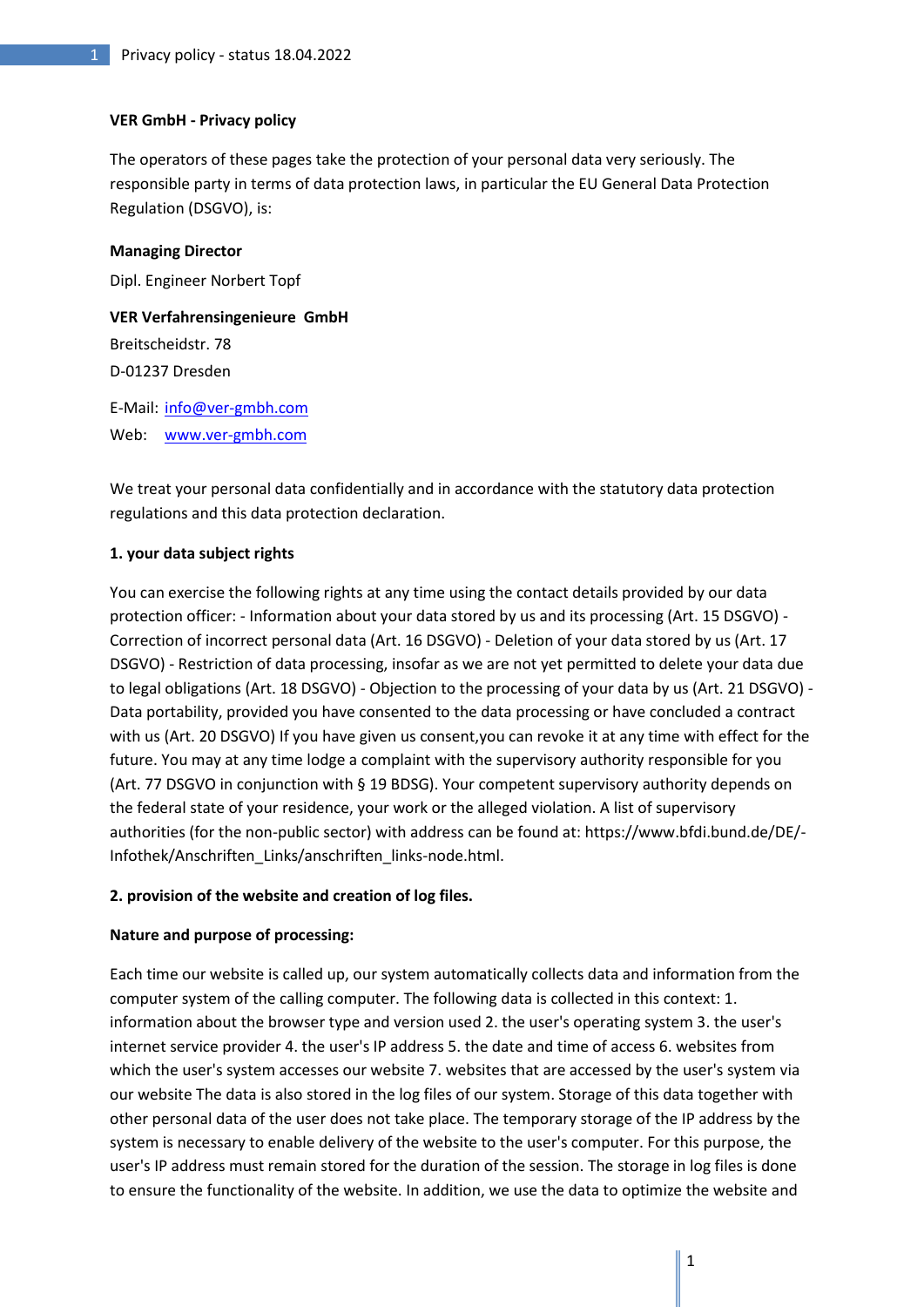to ensure the security of our information technology systems. An evaluation of the data for marketing purposes does not take place in this context. In these purposes also lies our legitimate interest in data processing according to Art. 6 para. 1 lit. f DSGVO.

### **Legal basis:**

The legal basis for the temporary storage of the data and the log files is Art. 6 (1) lit. f DSGVO.

Storage period: The data is deleted as soon as it is no longer required to achieve the purpose for which it was collected. In the case of the collection of data for the provision of the website, this is the case when the respective session has ended. In the case of storage of data in log files, this is the case after seven days at the latest. Storage beyond this period is possible. In this case, the IP addresses of the users are deleted or alienated, so that an assignment of the calling client is no longer possible.

### **Data provision/ objection:**

The collection of data for the provision of the website and the storage of the data in log files is mandatory for the operation of the website. Consequently, there is no possibility of objection on the part of the user.

### **3. visit of this website**

### **Nature and purpose of processing:**

When you access our website, i.e., when you do not register or otherwise submit information, information of a general nature is automatically collected. This information (server log files) includes the type of web browser, the operating system used, the domain name of your Internet service provider, your IP address and the like. This is exclusively information that does not allow any conclusions to be drawn about your person. In particular, they are processed for the following purposes: 1. to ensure that the website connection is established without problems 2. to ensure that our website can be used smoothly 3. to evaluate system security and stability and 4. for other administrative purposes. We do not use your data to draw conclusions about your person. Information of this kind is statistically evaluated by us, if necessary, in order to optimize our website and the technology behind it.

### **Legal basis:**

The legal basis for the temporary storage of the data and the log files is Art. 6 para. 1 lit. f DSGVO.

### **Recipients:**

Recipients of the data are only the responsible party and, if applicable, technical service providers who act as order processors for the operation and maintenance of our website.

### **Storage period:**

The data is deleted as soon as it is no longer required for the purpose of collection. This is generally the case for data used to provide the website when the respective session has ended.

# **Data provision/ objection:**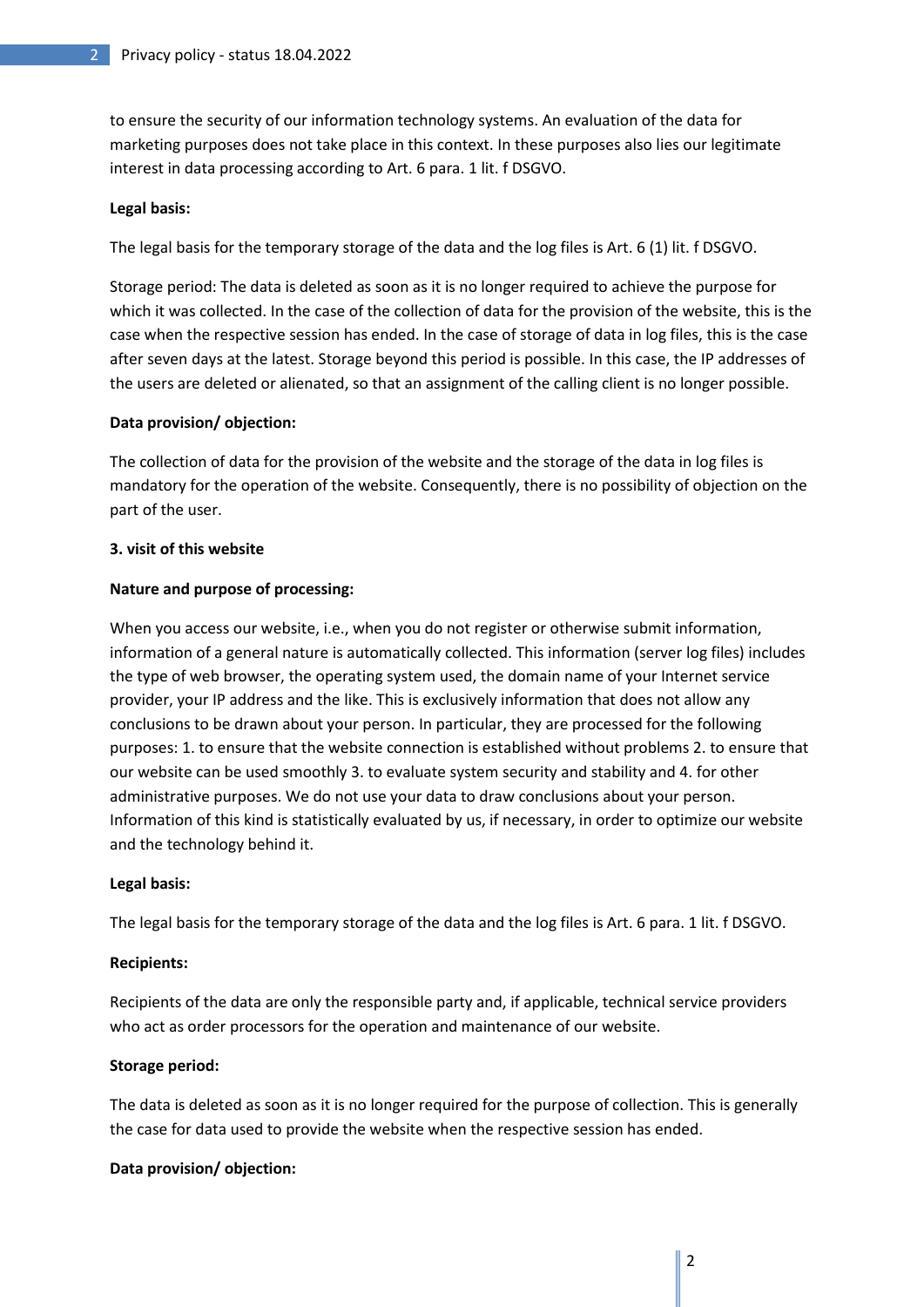The provision of the aforementioned personal data is neither legally nor contractually required. However, without the IP address, the service and functionality of our website is not guaranteed. In addition, individual services and services may not be available or may be limited. For this reason, an objection is excluded.

## **4. registration on our website**

# **Nature and purpose of processing:**

When registering to use our personalized services, some personal data is collected, such as name, address, contact and communication data (e.g. telephone number and e-mail address). If you are registered with us, you can access content and services that we offer only to registered users. Registered users also have the option, if necessary, to change or delete the data provided during registration at any time. Of course, we will also provide you with information about the personal data we have stored about you at any time.

## **Legal basis:**

The processing of the data entered in the contact form is based on a legitimate interest (Art 6 (1) lit f DSGVO). By providing the contact form, we would like to enable you to contact us in an uncomplicated manner. The information you provide will be stored for the purpose of processing the request and for possible follow-up questions. If you contact us to request a quote, the data entered in the contact form will be processed to carry out pre-contractual measures (Art 6 (1) lit b DSGVO).

## **Recipients:**

Recipients of the data are only the responsible party and, if applicable, order processors.

# **Storage period:**

Data will be deleted no later than 6 months after processing the request. If a contractual relationship arises, we are subject to the statutory retention periods according to the German Commercial Code (HGB) and delete your data after these periods have expired.

# **Data provision/ objection:**

The provision of your personal data is voluntary. However, we can only process your request if you provide us with your name, e-mail address and the reason for the request.

### **5. contact form**

# **Nature and purpose of processing:**

When registering to use our personalized services, some personal data is collected, such as name, address, contact and communication data (e.g. phone number and email address). If you are registered with us, you can access content and services that we offer only to registered users. Registered users also have the option, if necessary, to change or delete the data provided during registration at any time. Of course, we will also provide you with information about the personal data we have stored about you at any time. Legal basis: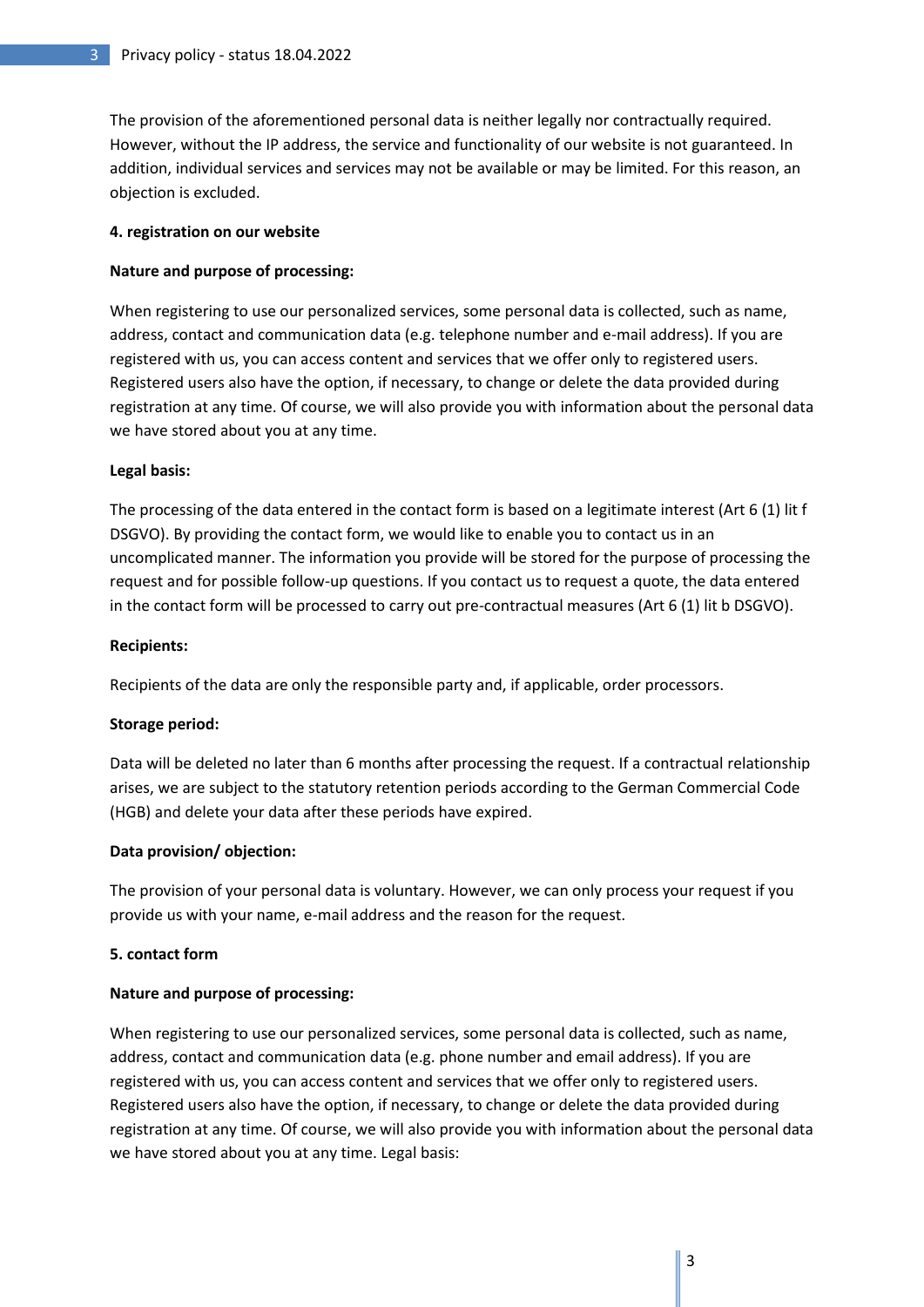The processing of the data entered during registration is based on the user's consent (Art. 6 para. 1 lit. a DSGVO).

## **Recipients:**

Recipients of the data are only the responsible body and, if applicable, technical service providers who act as order processors for the operation and maintenance of our website.

## **Storage period:**

Data are only processed in this context as long as the corresponding consent is available. Afterwards, they will be deleted, provided that there are no legal storage obligations to the contrary. To contact us in this context, please use the contact details provided at the end of this privacy policy.

## **Data provision/ objection:**

The provision of your personal data is voluntary, based solely on your consent. Without the provision of your personal data, we cannot grant you access to our offered content and services.

## **6. cookies**

Type and purpose of processing:

Like many other websites, we also use so-called "cookies". Cookies are small text files that are transferred from a website server to your hard drive. Through this, we automatically receive certain data such as IP address, browser used, operating system and your connection to the Internet. Cookies cannot be used to run programs or deliver viruses to a computer. Based on the information contained in cookies, we can facilitate your navigation and enable the correct display of our web pages. Under no circumstances will the data we collect be passed on to third parties or linked to personal data without your consent. Of course, you can also view our website without cookies. Internet browsers are regularly set to accept cookies. In general, you can deactivate the use of cookies at any time via your browser settings. Please use the help functions of your Internet browser to find out how to change these settings. Please note that individual functions of our website may not work if you have disabled the use of cookies.

### **Storage period:**

To the extent that you allow us to use cookies through your browser settings or consent, cookies may be used on our websites. Insofar as these cookies may affect personal data, we will inform you about this in the following sections. You can delete individual cookies or the entire cookie inventory via your browser settings. In addition, you will receive information and instructions on how to delete these cookies or block their storage in advance. Depending on the provider of your browser, you will find the necessary information under the following links: - Mozilla Firefox:

https://support.mozilla.org/de/kb/cookies-loeschen-daten-von-websites-entfernen - Internet Explorer: https://support.microsoft.com/de-de/help/17442/windows-internet-explorer-deletemanage-cookies - Google Chrome: https://support.google.com/accounts/answer/61416?hl=de - Opera: http://www.opera.com/de/help - Safari:

https://support.apple.com/kb/PH17191?locale=de\_DE&viewlocale=de\_DE

4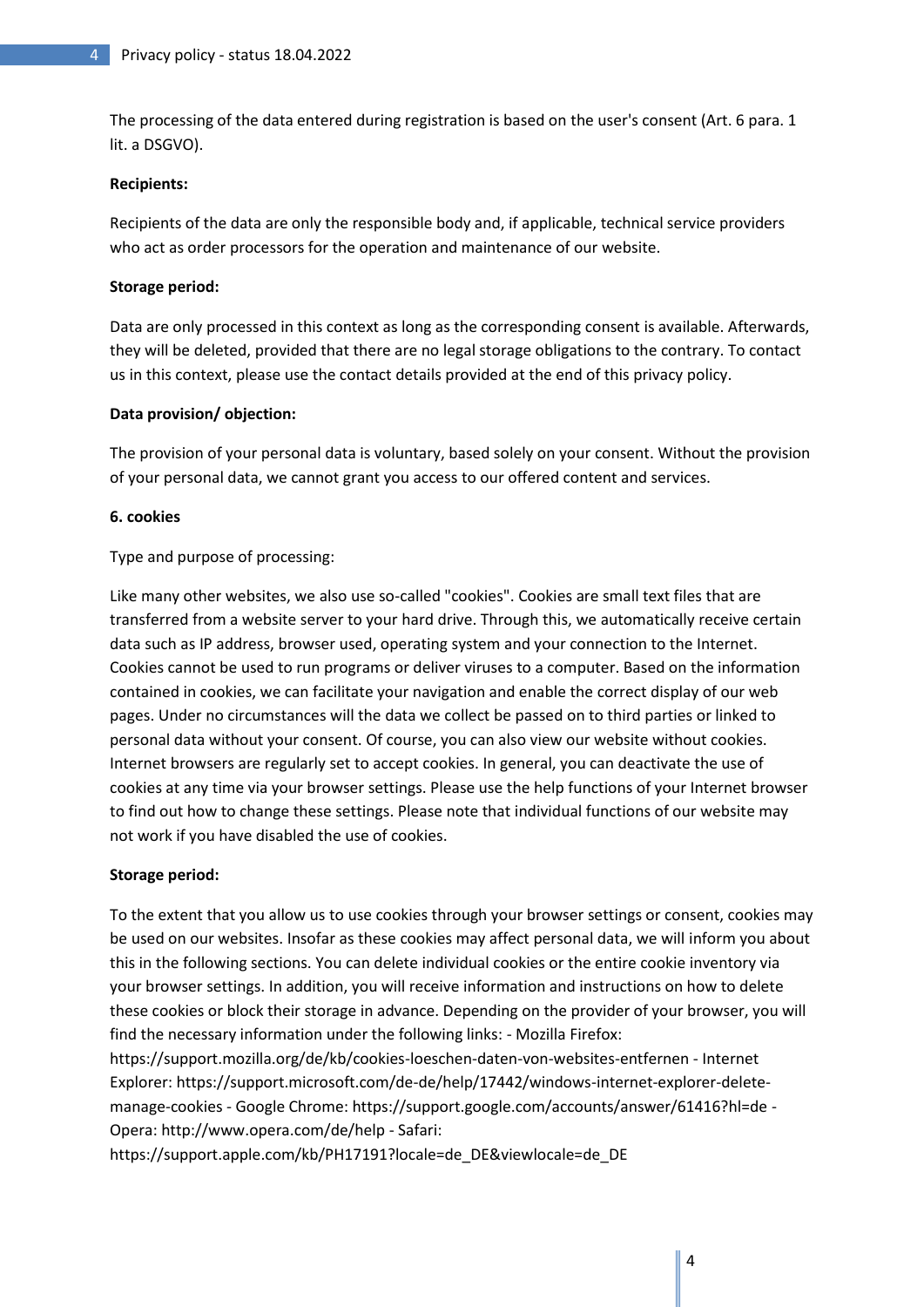## **Data provision/ objection:**

The provision of your personal data is voluntary, based solely on your consent. Without the provision of your personal data, we cannot grant you access to our offered content and services.

## **7. provision of chargeable services**

## **Type and purpose of processing:**

For the provision of chargeable services, we request additional data such as payment details in order to be able to execute your order.

### **Legal basis:**

The processing of the data required for the conclusion of the contract is based on Art. 6 (1) lit. b DSGVO.

## **Recipients:**

Recipients of the data are only the responsible party and, if applicable, order processors.

## **Storage period:**

We store this data in our systems until the statutory retention periods have expired. These are generally 6 or 10 years for reasons of proper accounting and tax law requirements.

# **Data provision/ objection:**

The provision of your personal data is voluntary. Without the provision of your personal data, we cannot grant you access to our offered content and services.

### **8. newsletter**

# **Type and purpose of processing:**

Your data will be used exclusively to send you the subscribed newsletter by e-mail. Your name is provided in order to be able to address you personally in the newsletter and, if necessary, to identify you if you wish to exercise your rights as a data subject.

To receive the newsletter, it is sufficient to provide your e-mail address. When registering to receive our newsletter, the data you provide will be used exclusively for this purpose. Subscribers may also be informed by e-mail about circumstances relevant to the service or registration (for example, changes to the newsletter offer or technical circumstances).

For an effective registration we need a valid e-mail address. In order to verify that a registration is actually made by the owner of an e-mail address, we use the "double-opt-in" procedure. For this purpose, we log the order of the newsletter, the sending of a confirmation e-mail and the receipt of the response requested herewith. No further data is collected. The data is used exclusively for the newsletter dispatch and is not passed on to third parties.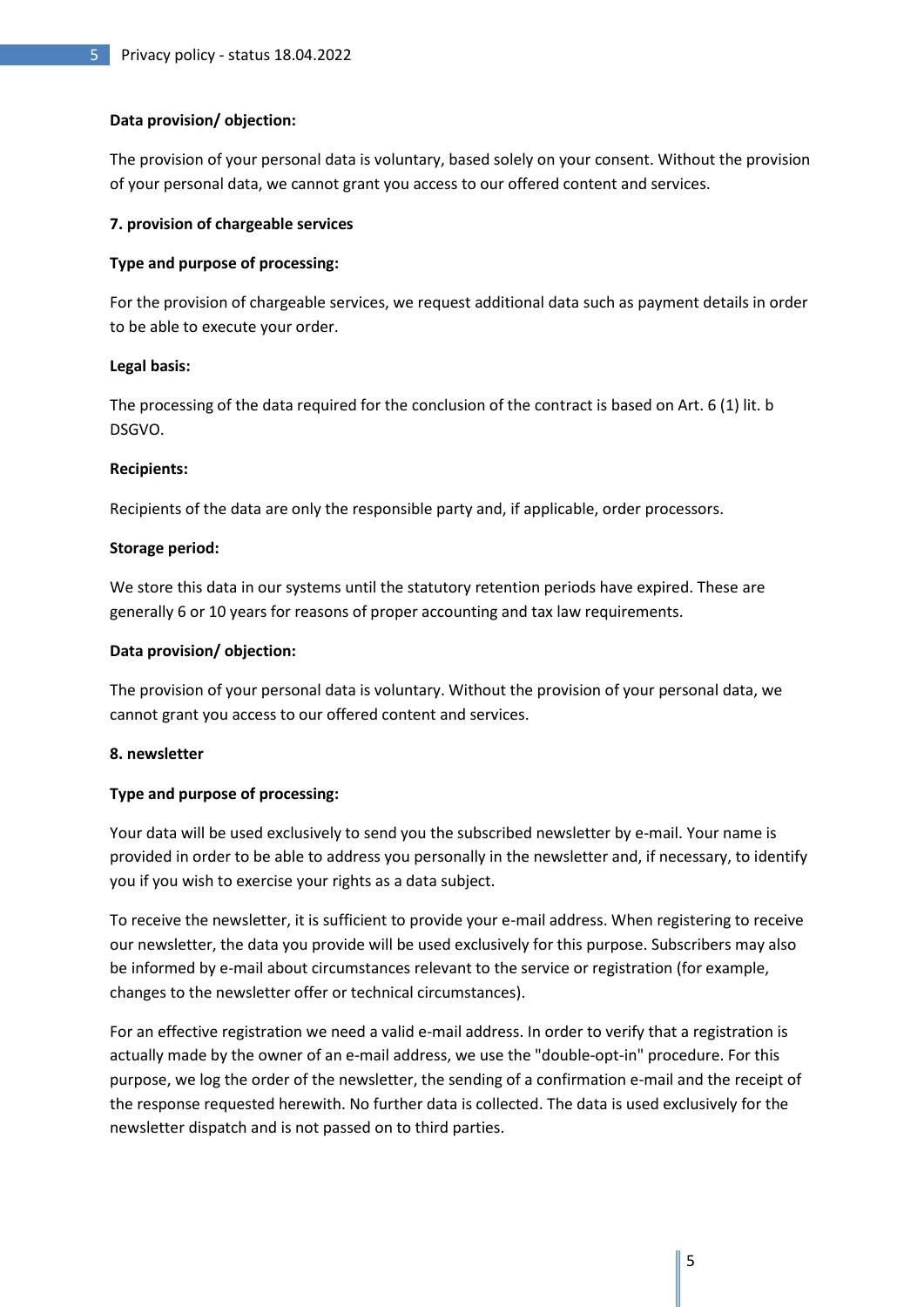## **Legal basis:**

Based on your explicit consent (Art. 6 para. 1 lit. a DSGVO), we will regularly send you our newsletter or comparable information by e-mail to your specified e-mail address. You can revoke your consent to the storage of your personal data and its use for sending the newsletter at any time with effect for the future. You will find a link to this effect in every newsletter. In addition, you can also unsubscribe directly on this website at any time or inform us of your revocation via the contact option provided at the end of this privacy notice.

## **Recipients:**

Recipients of the data are only the responsible party and, if applicable, order processors.

## **Storage period:**

In this context, the data will only be processed as long as the corresponding consent is available. After that, they will be deleted.

Data provision/ objection:

The provision of your personal data is voluntary, based solely on your consent. Without existing consent, we can unfortunately not send you our newsletter.

### **9. comment function**

Nature and purpose of processing:

When users leave comments on our website, in addition to these details, the time of their creation and the user name previously selected by the website visitor are also stored. This serves our security, as we can be prosecuted for unlawful content on our website, even if it was created by users.

### **Legal basis:**

The data is processed on the basis of the user's consent (Art. 6 para. 1 lit. a DSGVO).

### **Recipients:**

Recipients of the data are only the responsible party and, if applicable, order processors.

### **Storage period:**

The data is deleted as soon as it is no longer required for the purpose of collection. This is generally the case when the communication with the user has been completed and the company can infer from the circumstances that the matter in question has been conclusively clarified.

# **Data provision/ objection:**

The provision of your personal data is voluntary. Without the provision of your personal data, we cannot grant you access to our comment function.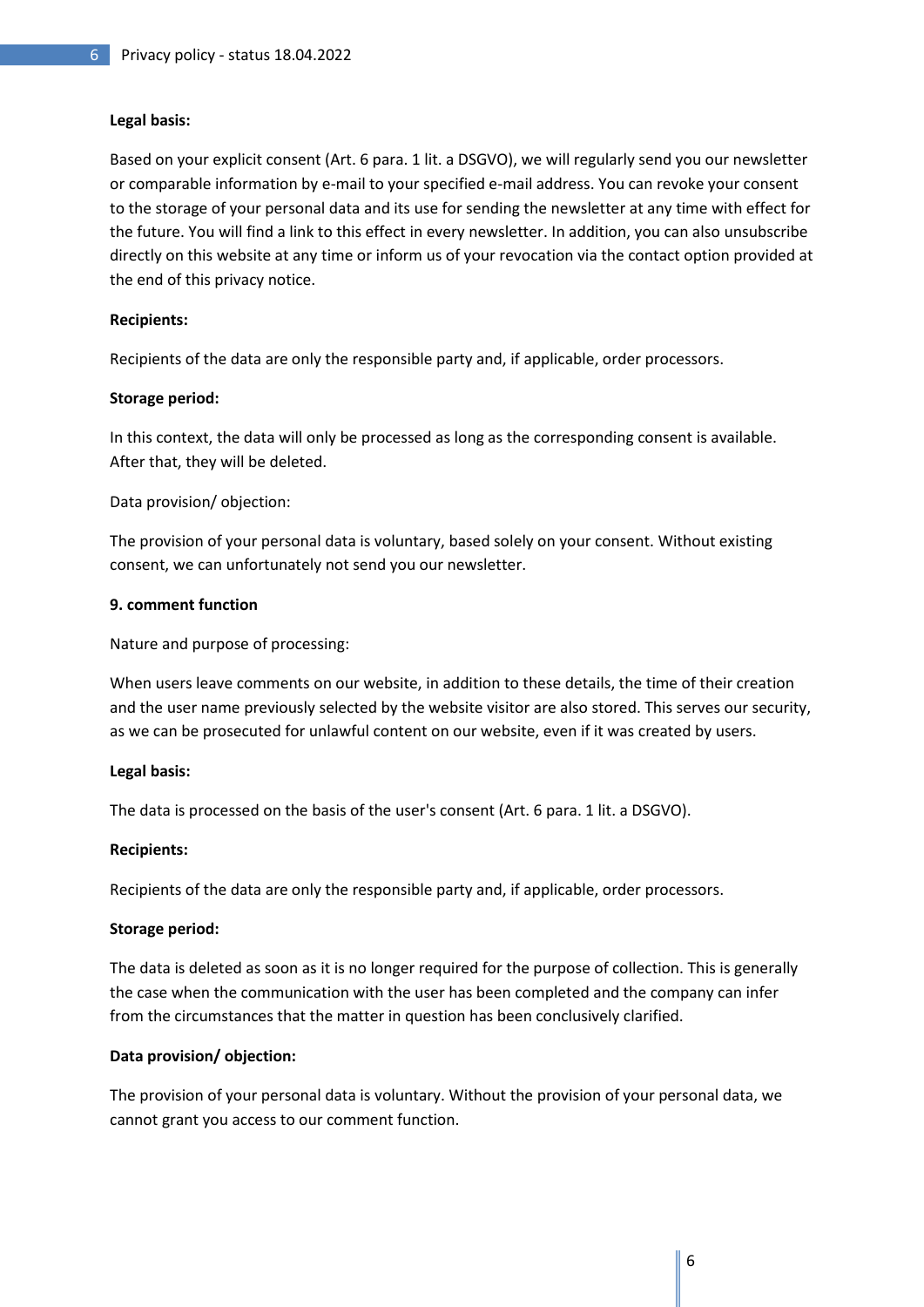### **10. use of Google Analytics**

Nature and purpose of processing:

This website uses Google Analytics, a web analytics service provided by Google LLC, 1600 Amphitheatre Parkway, Mountain View, CA 94043 USA(hereinafter: "Google"). Google Analytics uses "cookies", which are text files placed on your computer, to help the website analyze how users use the site. The information generated by the cookie about your use of this website is usually transmitted to a Google server in the USA and stored there. However, due to the activation of IP anonymization on these web pages, your IP address will be truncated beforehand by Google within member states of the European Union or in other contracting states of the Agreement on the European Economic Area. Only in exceptional cases will the full IP address be transmitted to a Google server in the USA and shortened there. On behalf of the operator of this website, Google will use this information for the purpose of evaluating your use of the website, compiling reports on website activity and providing other services relating to website activity and internet usage to the website operator. The IP address transmitted by your browser as part of Google Analytics will not be merged with other data from Google. The purposes of data processing are to evaluate the use of the website and to compile reports on website activities. Based on the use of the website and the Internet, other related services shall then be provided.

#### Legal basis:

The processing of data is based on the consent of the user (Art. 6 para. 1 lit. a DSGVO).

#### Recipients:

Recipients of the data are the controller and Google as processor. For this purpose, we have concluded the corresponding order processing agreement with Google.

#### Storage period:

The data is deleted as soon as it is no longer required for our recording purposes.

Google processes your data in the USA and has submitted to the EU\_US Privacy Shield https://www.privacyshield.gov/EU-US-Framework. We have also concluded standard data protection clauses with Google for the use of Google Analytics.

### Data provision/ objection:

The provision of your personal data is voluntary, based solely on your consent. If you prevent access, this may result in functional restrictions on the website.

### Revocation of consent:

You may refuse the use of cookies by selecting the appropriate settings on your browser, however please note that if you do this you may not be able to use the full functionality of this website. You can also prevent the collection of data generated by the cookie and related to your use of the website (including your IP address) to Google and the processing of this data by Google by downloading and installing the browser plugin available at the following link: Browser Add On to disable Google Analytics. In addition or as an alternative to the browser add-on, you can prevent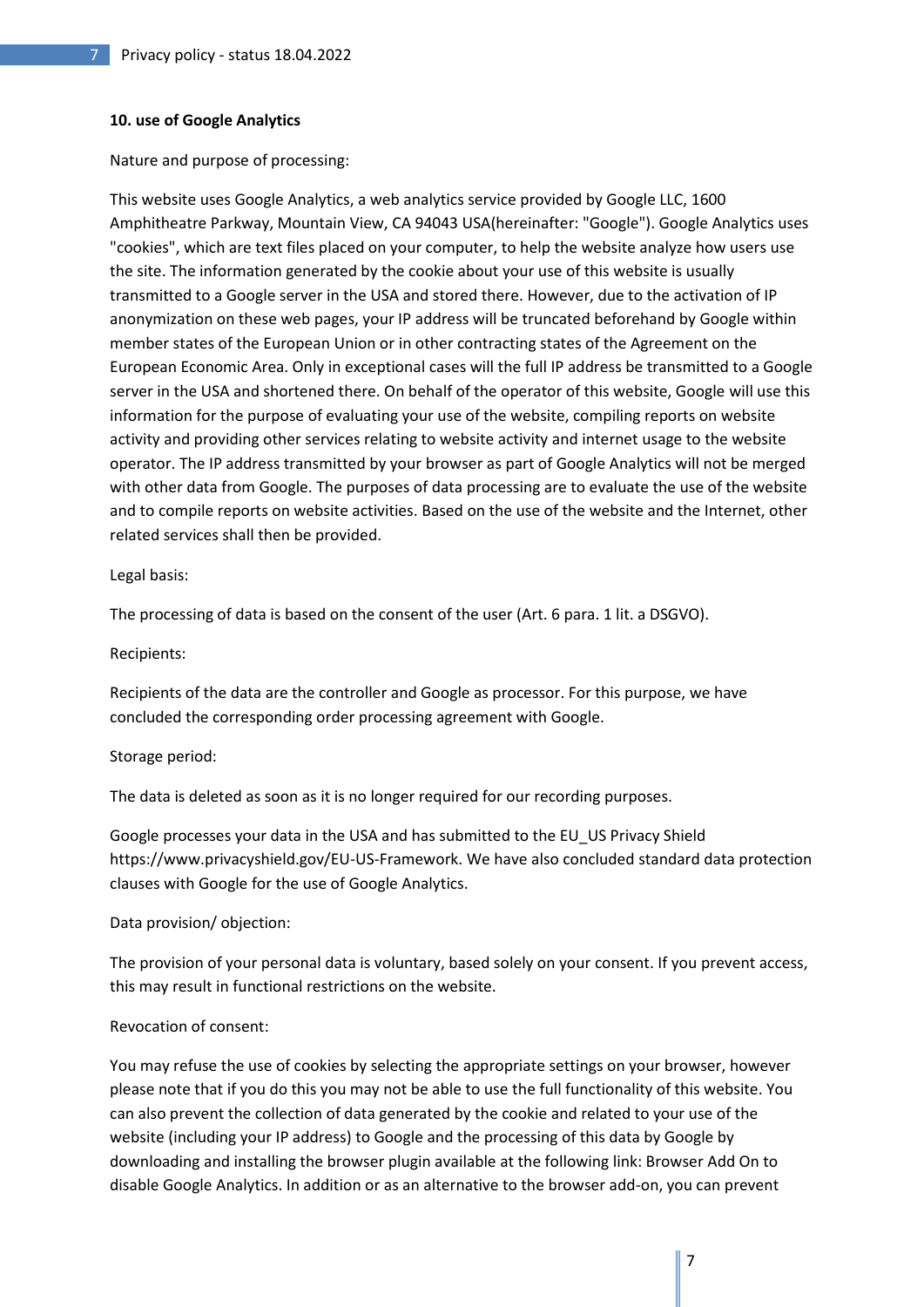tracking by Google Analytics on our pages by clicking this link. This will install an opt-out cookie on your device. This will prevent the collection by Google Analytics for this website and for this browser in the future, as long as the cookie remains installed in your browser.

## **Profiling:**

The Google Analytics tracking tool can be used to evaluate the behavior of visitors to the website and analyze their interests. For this purpose, we create a pseudonymous user profile.

11. use of script libraries (Google Web Fonts).

Nature and purpose of processing:

In order to display our content correctly across browsers and in a graphically appealing manner, we use "Google Web Fonts" from Google LLC (1600 Amphitheatre Parkway, Mountain View, CA 94043, USA; hereinafter "Google") on this website to display fonts.The privacy policy of the library operator Google can be found here: https://www.google.com/policies/privacy/

## **Legal basis:**

The legal basis for the integration of Google Web Fonts and the associated data transfer to Google is your consent (Art. 6 para. 1 lit. a DSGVO).

### **Recipients:**

Calling up script libraries or font libraries automatically triggers a connection to the operator of the library. It is theoretically possible - although currently also unclear whether and, if so, for what purposes - that the operator collects Google data in this case.

### **Storage period:**

We do not collect any personal data through the integration of Google Web Fonts. Further information on Google Web Fonts can be found at https://developers.google.com/fonts/faq and in Google's privacy policy: https://www.google.com/policies/privacy/.

### **Third country transfer:**

Google processes your data in the USA and has submitted to the EU\_US Privacy Shield https://www.privacyshield.gov/EU-US-Framework.

# **Data provision/ objection:**

The provision of personal data is neither legally, nor contractually required. However, the correct display of the content of standard fonts cannot be made possible without it.

# **Revocation of consent:**

The JavaScript programming language is regularly used to display the content. You can therefore object to data processing by deactivating the execution of JavaScript in your browser or installing a JavaScript blocker. Please note that this may result in functional restrictions on the website.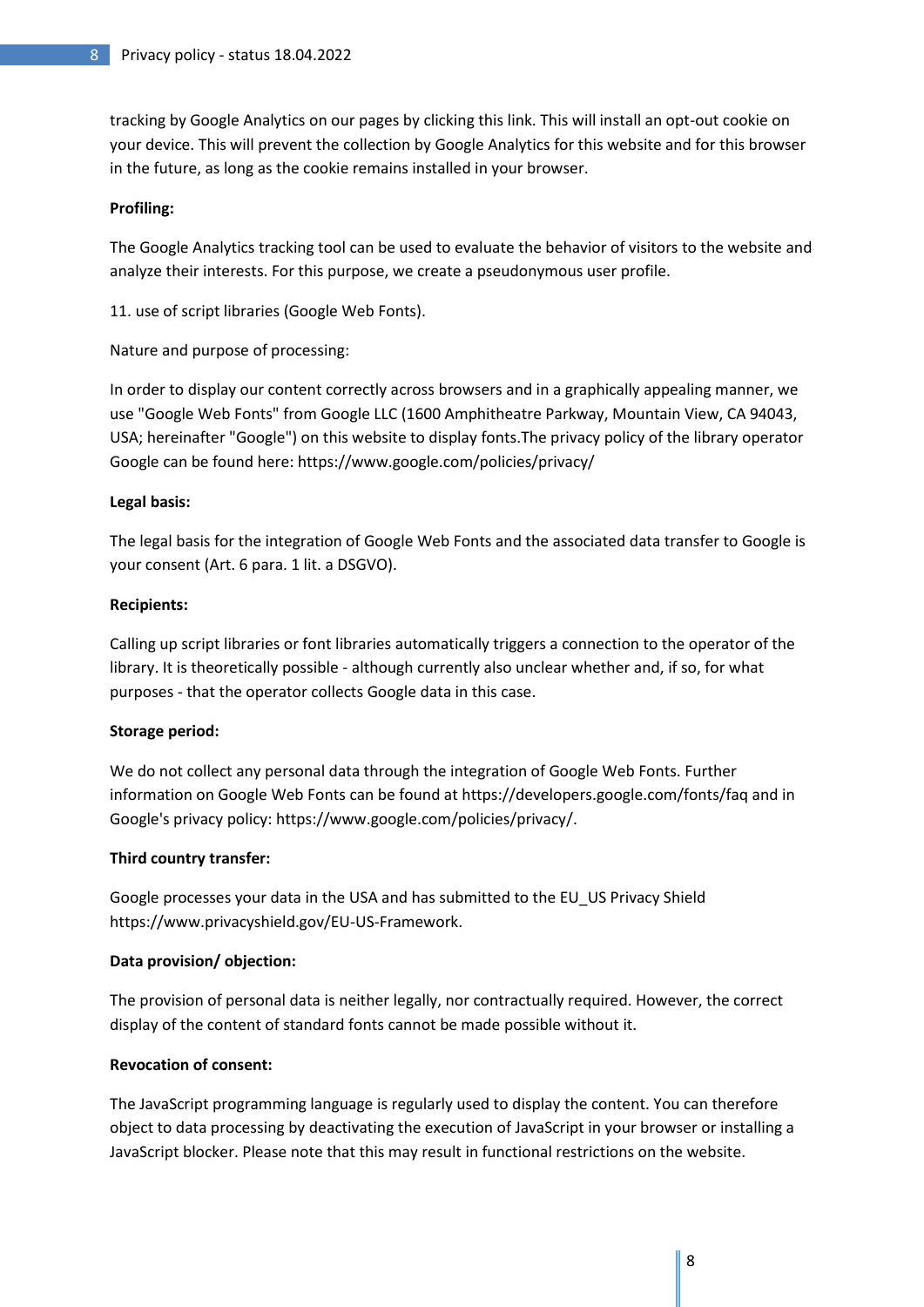# **Profiling:**

With the help of the tracking tool Google Analytics, the behavior of visitors to the website can be evaluated and interests analyzed. For this purpose, we create a pseudonymous user profile.

## **12. use of Adobe Typekit**

# **Nature and purpose of processing:**

We use Adobe Typekit for the visual design of our website. Typekit is a service provided by Adobe Systems Software Ireland Companies (4-6 Riverwalk, Citywest Business Campus, Dublin 24, Republic of Ireland; hereinafter "Adobe"), which grants us access to a font library. In order to integrate the fonts we use, your browser must establish a connection to an Adobe server in the USA and download the font required for our website. Adobe thereby receives the information that our website was accessed from your IP address. For more information on Adobe Typekit, please see Adobe's privacy policy, which you can access here: https://www.adobe.com/de/privacy/policy.html

## **Legal basis:**

The legal basis for the integration of Adobe Typekit and the associated data transfer to Adobe is your consent (Art. 6 para. 1 lit. a DSGVO).

## **Recipients:**

Calling up script libraries or font libraries automatically triggers a connection to the operator of the library. Information about the use of your data by Adobe Typekit Web Fonts you can find at https://typekit.com/ and in the privacy policy of Adobe Typekit: https://www.adobe.com/de/privacy/-policies/typekit.html.

# **Storage period:**

We do not collect any personal data through the integration of Adobe Typekit Web Fonts.

# **Third-country transfers:**

Adobe is certified under the Privacy Shield agreement, thereby providing a guarantee of compliance with European data protection law (https://www.privacyshield.gov/participant/ id=a2zt0000000TNo9AAG&status=Active).

### **Data provision/objection:**

The provision of personal data is neither legally, nor contractually required. However, the correct display of the content of standard fonts cannot be made possible without it.

# **13. use of google maps**

### **Nature and purpose of processing:**

On this website, we use the offer of Google Maps. Google Maps is operated by Google LLC, 1600 Amphitheatre Parkway, Mountain View, CA 94043, USA (hereinafter "Google"). This allows us to display interactive maps directly on the website and enables you to use the map function conveniently. You can find more information about data processing by Google in the Google privacy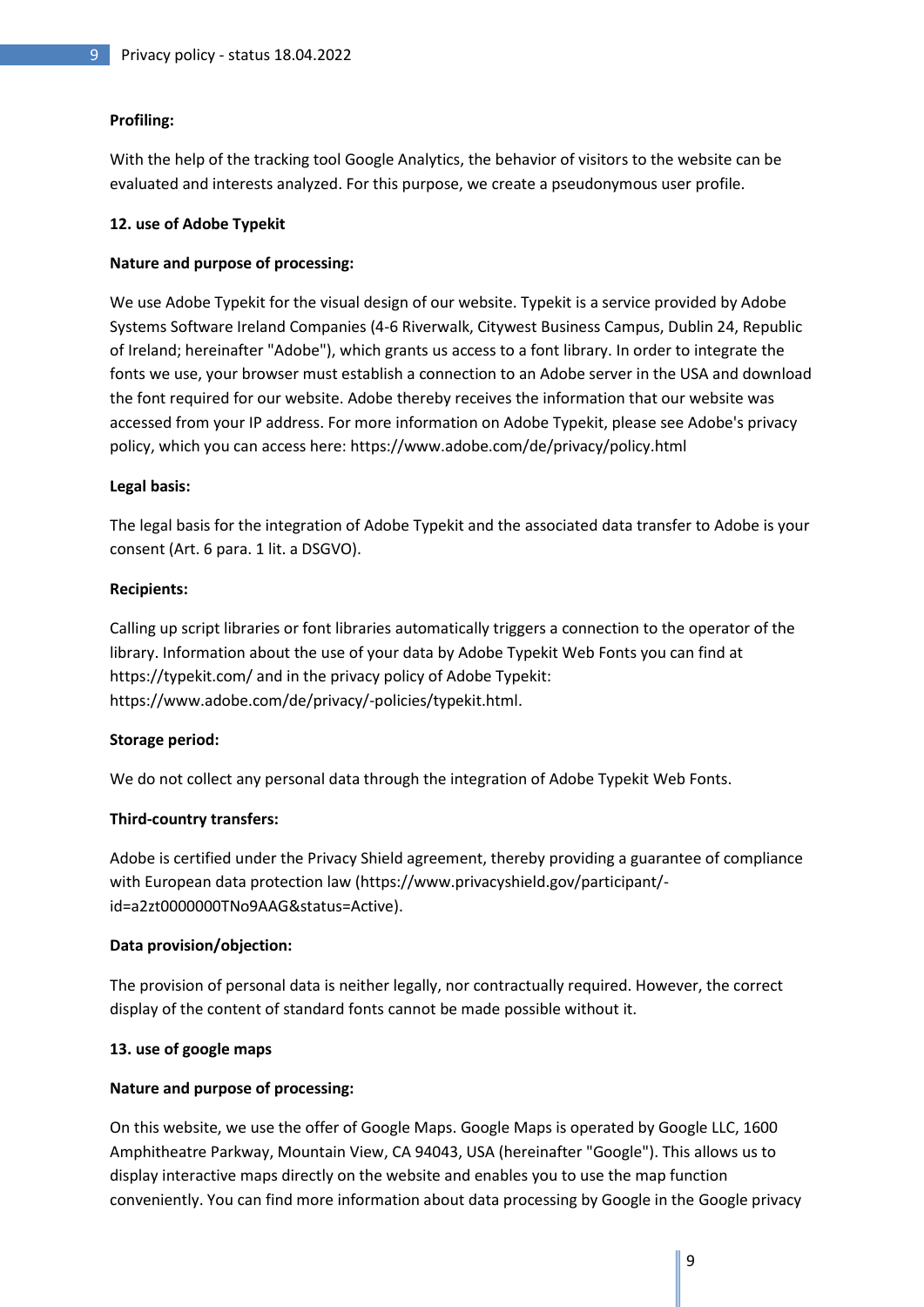policy. There you can also change your personal privacy settings in the Privacy Center. Detailed instructions on managing your own data in connection with Google products can be found here.

## **Legal basis:**

The legal basis for the integration of Google Maps and the associated data transfer to Google is your consent (Art. 6 para. 1 lit. a DSGVO).

# **Recipients:**

By visiting the website, Google receives information that you have called up the corresponding subpage of our website. This occurs regardless of whether Google provides a user account through which you are logged in or whether there is no user account. If you are logged in to Google, your data will be directly assigned to your account. If you do not want the assignment in your profile at Google, you must log out of Google before activating the button. Google stores your data as usage profiles and uses them for purposes of advertising,market research and / or needs-based design of its website. Such an evaluation is carried out in particular (even for users who are not logged in) to provide needs-based advertising and to inform other users of the social network about your activities on our website.You have a right to object to the formation of these user profiles, whereby you must contact Google to exercise this.

## **Storage period:**

We do not collect any personal data, through the integration of Google Maps.

# **Third country transfer:**

Google processes your data in the USA and has submitted to the EU\_US Privacy Shield [https://www.privacyshield.gov/EU-US-Framework.](https://www.privacyshield.gov/EU-US-Framework)

### **Withdrawal of consent:**

If you do not want Google to collect, process or use data about you via our website, you can deactivate JavaScript in your browser settings. In this case, however, you will not be able to use our website or only to a limited extent.

# **14. embedded YouTube videos.**

# **Type and purpose of processing:**

On some of our websites, we embed YouTube videos. The operator of the corresponding plugins is YouTube, LLC, 901 Cherry Ave, San Bruno, CA 94066, USA (hereinafter "YouTube"). When you visit a page with the YouTube plugin, a connection to YouTube servers is established. In the process, YouTube is informed which pages you are visiting. If you are logged into your YouTube account, YouTube can assign your surfing behavior to you personally. You can prevent this by logging out of your YouTube account beforehand. If a YouTube video is started, the provider uses cookies that collect information about user behavior.For more information about the purpose and scope of data collection and processing by YouTube, please refer to the provider's privacy policy, where you will also find more information about your rights in this regard and settings options to protect your privacy (https://policies.google.com/privacy). Google processes your data in the USA and has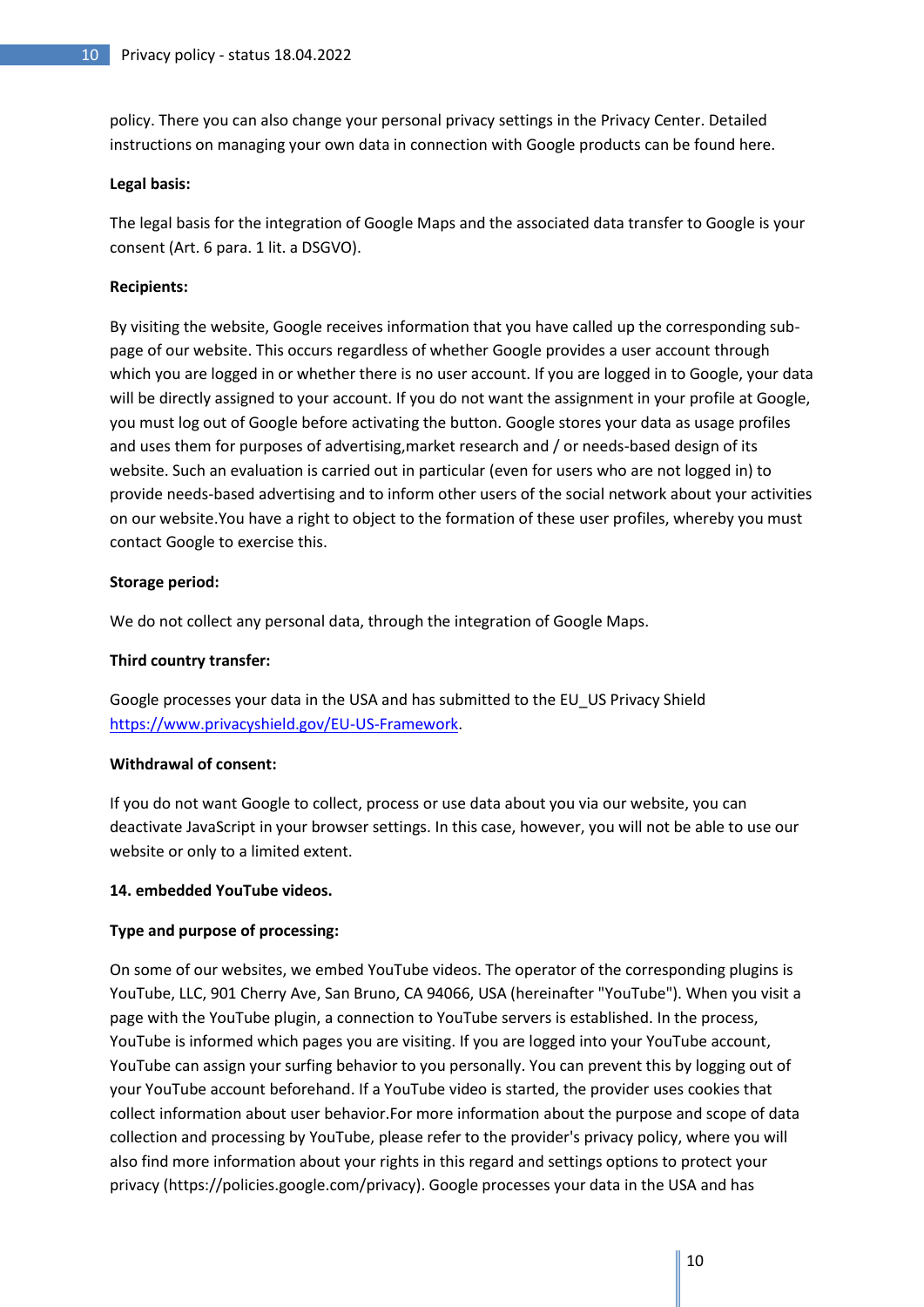submitted to the EU-US Privacy Shield https://www.privacyshield.gov/EU-US-Framework https://www.adobe.com/de/privacy/policy.html

## **Legal basis:**

The legal basis for the integration of YouTube and the associated data transfer to Google is your consent (Art. 6 para. 1 lit. a DSGVO).

# **Recipient:**

Calling up YouTube automatically triggers a connection to Google.

## **Storage duration:**

Anyone who has deactivated the storage of cookies for the Google ad program will not have to deal with any such cookies when watching YouTube videos. However, YouTube also stores non-personal usage information in other cookies. If you would like to prevent this, you must block the storage of cookies in the browser.For more information on data protection at "YouTube", see the provider's privacy policy at[: https://www.google.de/intl/de/policies/privacy/](https://www.google.de/intl/de/policies/privacy/)

# **Third-country transfer:**

Google processes your data in the USA and has submitted to the EU\_US Privacy Shield [https://www.privacyshield.gov/EU-US-Framework.](https://www.privacyshield.gov/EU-US-Framework)

## **Data provision/ objection:**

The provision of your personal data is voluntary, based solely on your consent. If you prevent access, this may result in functional restrictions on the website.

# **15. social plugins**

# **Nature and purpose of processing:**

Social plugins from the providers listed below are used on our websites. You can recognize the plugins by the fact that they are marked with the corresponding logo. Information, which may include personal data, may be sent to the service provider via these plugins and may be used by the service provider. We prevent the unconscious and unintentional collection and transmission of data to the service provider through a 2-click solution. To activate a desired social plugin, it must first be activated by clicking on the corresponding button. Only this activation of the plugin also triggers the collection of information and its transmission to the service provider. We do not collect any personal data ourselves by means of the social plugins or about their use. We have no influence on what data an activated plugin collects and how it is used by the provider. Currently, it must be assumed that a direct connection to the provider's services is established and that at least the IP address and devicerelated information is collected and used. There is also the possibility that the service providers try to save cookies on the computer used. Please refer to the data protection information of the respective service provider to find out which specific data is collected and how it is used. Note: If you are logged into Facebook at the same time, Facebook can identify you as a visitor to a particular page. We have integrated the social media buttons of the following companies on our website: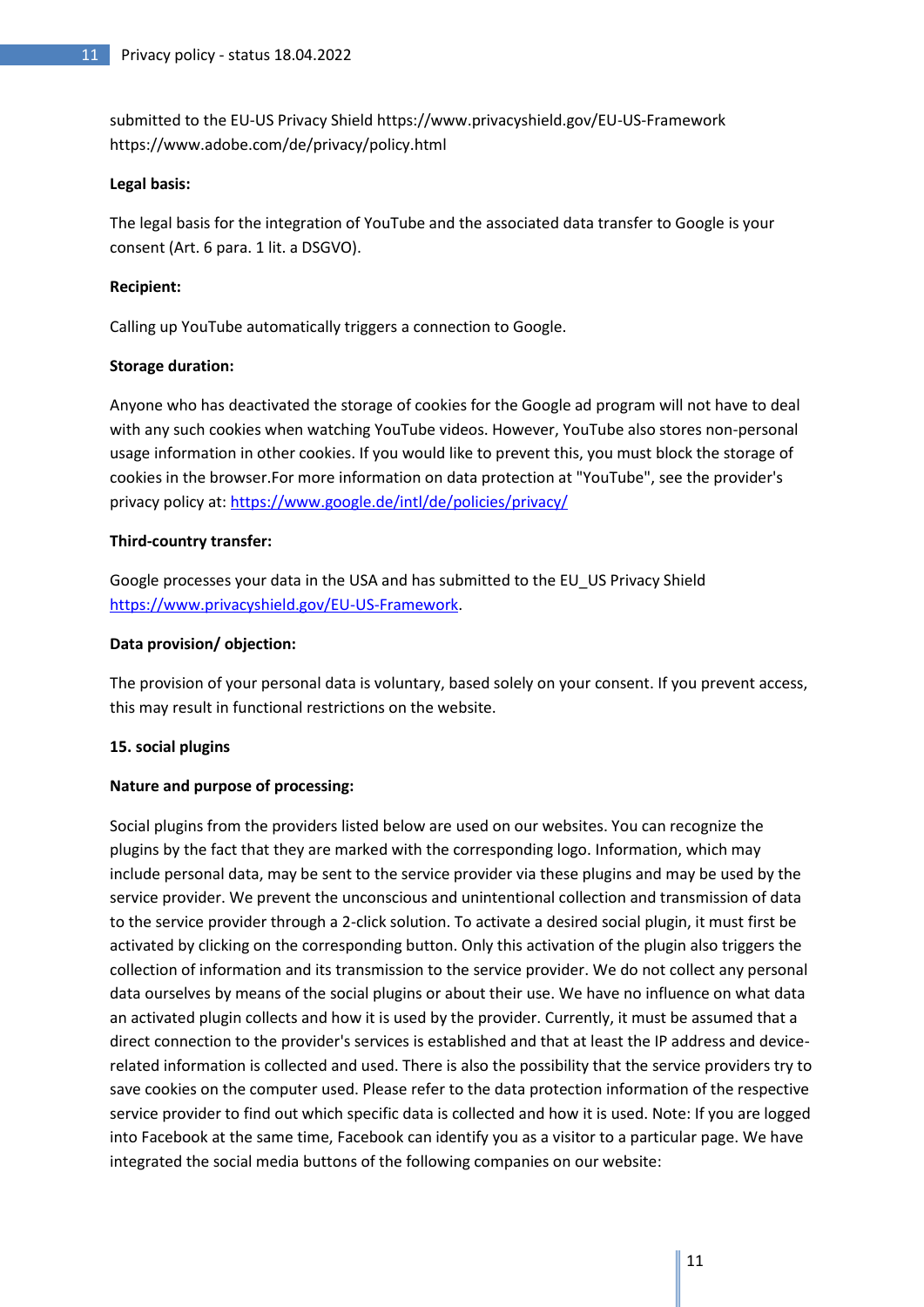- a) Facebook Social media plugins from Facebook are used on our website to make their use more personal. For this purpose, we use the "LIKE" or "SHARE" button. This is an offer from Facebook. When you call up a page of our website that contains such a plugin, your browser establishes a direct connection with Facebook's servers. The content of the plugin is transmitted by Facebook directly to your browser, which then integrates it into the website. By integrating the plugins, Facebook receives the information that your browser has accessed the corresponding page of our website, even if you do not have a Facebook account or are not currently logged in to Facebook. This information (including your IP address) is transmitted by your browser directly to a Facebook server in the USA and stored there. If you are logged in to Facebook, Facebook can directly assign your visit to our website to your Facebook account. If you interact with the plugins, for example by clicking the "LIKE" or "SHARE" button, the corresponding information is also transmitted directly to a Facebook server and stored there. The information is also published on Facebook for everyone to see. Facebook may use this information for the purposes of advertising, market research and demand-oriented design of the Facebook pages. For this purpose, Facebook creates usage, interest and relationship profiles, e.g. to evaluate your use of our website with regard to the advertisements displayed to you on Facebook, to inform other Facebook users about your activities on our website and to provide other services associated with the use of Facebook. If you do not want Facebook to assign the data collected via our website to your Facebook account, you must log out of Facebook before visiting my website. For the purpose and scope of the data collection and the further processing and use of the data by Facebook, as well as your rights in this regard and setting options for protecting your privacy, please refer to the data protection information, in particular the data policy of Facebook, which you can view at the following link:<https://www.facebook.com/about/privacy/>
- b) Google "+1" button Our website uses the "+1" button of the social network Google, which is operated by Google Inc., 1600 Amphitheatre Parkway, Mountain View, CA 94043-1351, USA. The button is marked with a "+1". The "+1" button is an abbreviation for "that's pretty cool" or "check this out". The button is not used to track your visits to the web. If a web page of our website contains the "+1" button, your internet browser will load and display this button from the Google server. The Google server is automatically informed of the website of our Internet presence that you have visited. When displaying a +1 button, Google does not permanently log your browsing history, but only for a period of up to two weeks. Google keeps this data about your visit stored for this period for system maintenance and troubleshooting purposes. However, this data is not structured by individual profiles, usernames or URLs. This information is also not accessible to website publishers or advertisers. This information is used only for maintenance and troubleshooting purposes in internal systems at Google. Your visit to a page with a +1 button is also not evaluated by Google in any other way. There will be no further evaluation of your visit to a web page of our website with a "+1" button. The assignment of +1 itself is a public process, i.e. anyone who performs a Google search or calls up content on the web to which you give +1 can potentially see that you have given a +1 to the content in question. Therefore, only give +1 if you are absolutely sure that you want to share this recommendation with the whole world. Clicking on this +1 button serves as a recommendation for other users in Google's search results. You can publicly share that you like our website, that our website meets your approval or that you can recommend our website. If you have registered for Google+ and are

12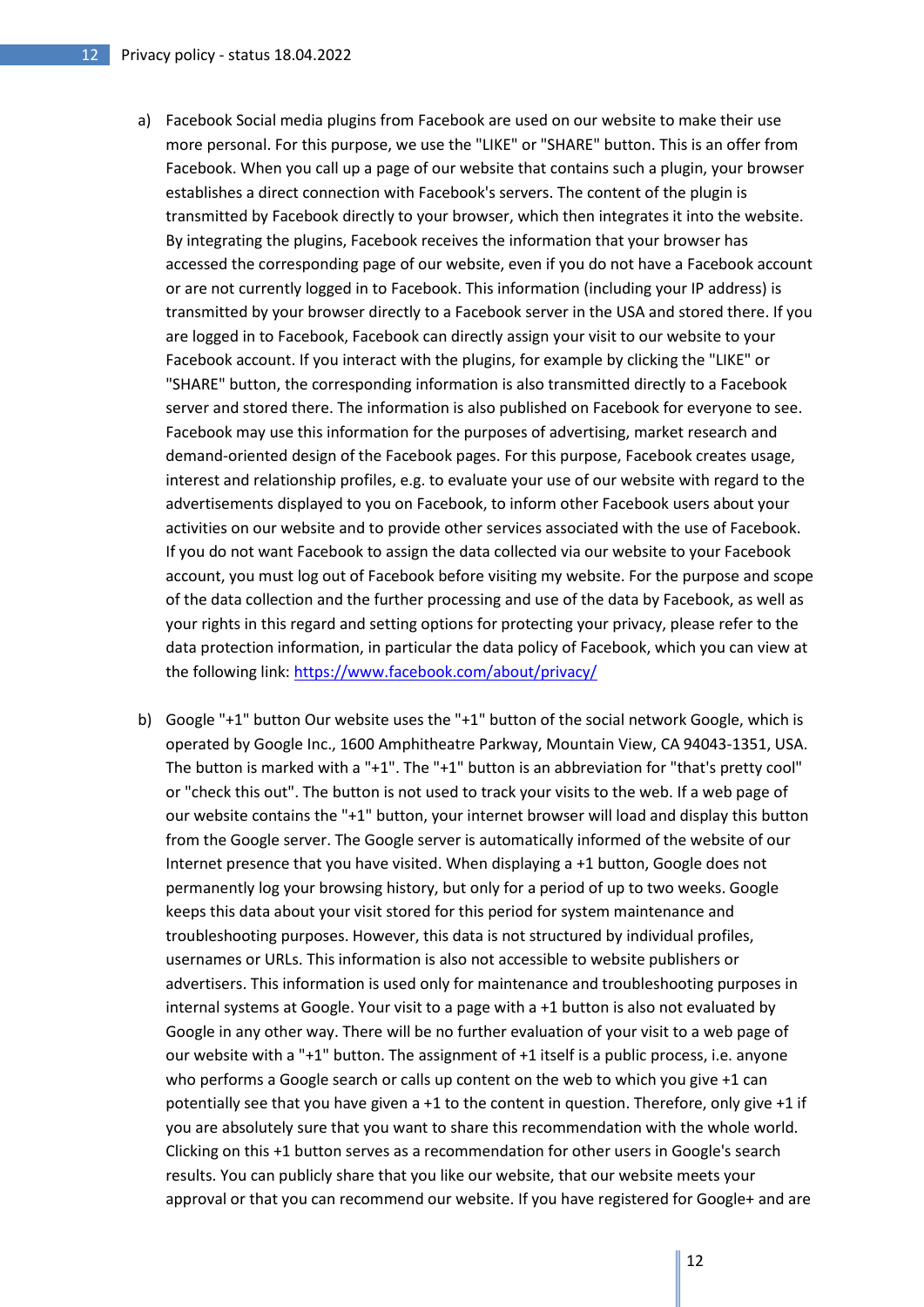logged in, the +1 button will turn blue when clicked. In addition, the +1 will be added to the +1 tab in your Google profile. On this tab, you can manage your +1s and decide whether you want to make the +1 tab public. In order to store your +1 recommendation and make it publicly available, Google collects information about your recommended URL, your IP address and other browser-related information via your profile. If you withdraw your +1, this information will be deleted. All +1 recommendations from you are listed on the +1- tab in your profile. Further notes and the applicable data protection provisions of Google can be found at https://www.google.de/intl/de/policies/privacy/. Further notes from Google on the Google+1 button can be found at the link [https://developers.google.com/+/web/buttons](https://developers.google.com/+/web/buttons-policy)[policy](https://developers.google.com/+/web/buttons-policy)

### **16. Google AdWords Type and purpose of processing:**

Our website uses Google Conversion Tracking. The operator of the Google AdWords services is Google LLC, 1600 Amphitheatre Parkway, Mountain View, CA 94043, USA. If you have reached our website via an ad placed by Google, Google AdWords will set a cookie on your computer. The cookie for conversion tracking is set when a user clicks on an ad placed by Google.If the user visits certain pages of our website and the cookie has not yet expired, we and Google can recognize that the user clicked on the ad and was redirected to this page. Each Google AdWords customer receives a different cookie. Cookies can therefore not be tracked across AdWords customers' websites. The information obtained using the conversion cookie is used to create conversion statistics for AdWords customers who have signed up for who have opted for conversion tracking. The customers learn the total number of users who clicked on their ad and were redirected to a page tagged with a conversion tracking tag. However, they do not receive any information with which users can be personally identified. Legal basis: The legal basis for the integration of Google AdWords and the associated data transfer to Google is your consent (Art. 6 para. 1 lit. a DSGVO). Recipient: Every time you visit our website, personal data, including your IP address, is transferred to Google in the USA. This personal data is stored by Google. Google may pass on this personal data collected via the technical process to third parties. Our company does not contain any information from Google by means of which the data subject could be identified. Storage period: These cookies lose their validity after 30 days and are not used for personal identification. Third country transfer: Google processes your data in the USA and has submitted to the EU\_US Privacy Shield https://www.privacyshield.gov/EU-US-Framework. Data provision/ objection: The provision of your personal data is voluntary, based solely on your consent. If you prevent access, this may result in functional restrictions on the website. Revocation of consent: If you do not wish to participate in tracking, you can refuse the setting of a cookie required for this purpose - for example, by using a browser setting that generally deactivates the automatic setting of cookies or by setting your browser to block cookies from the domain "googleleadservices.com". Please note that you may not delete the opt-out cookies as long as you do not want any measurement data to be recorded. If you have deleted all your cookies in the browser, you must set the respective opt-out cookie again.

## **17. Use of Google Remarketing Type and purpose of processing:**

This website uses the remarketing function of Google Inc. The operator of the Google Remarketing services is Google LLC, 1600 Amphitheatre Parkway, Mountain View, CA 94043, USA (hereinafter "Google"). The function is used to present interest-based advertisements to website